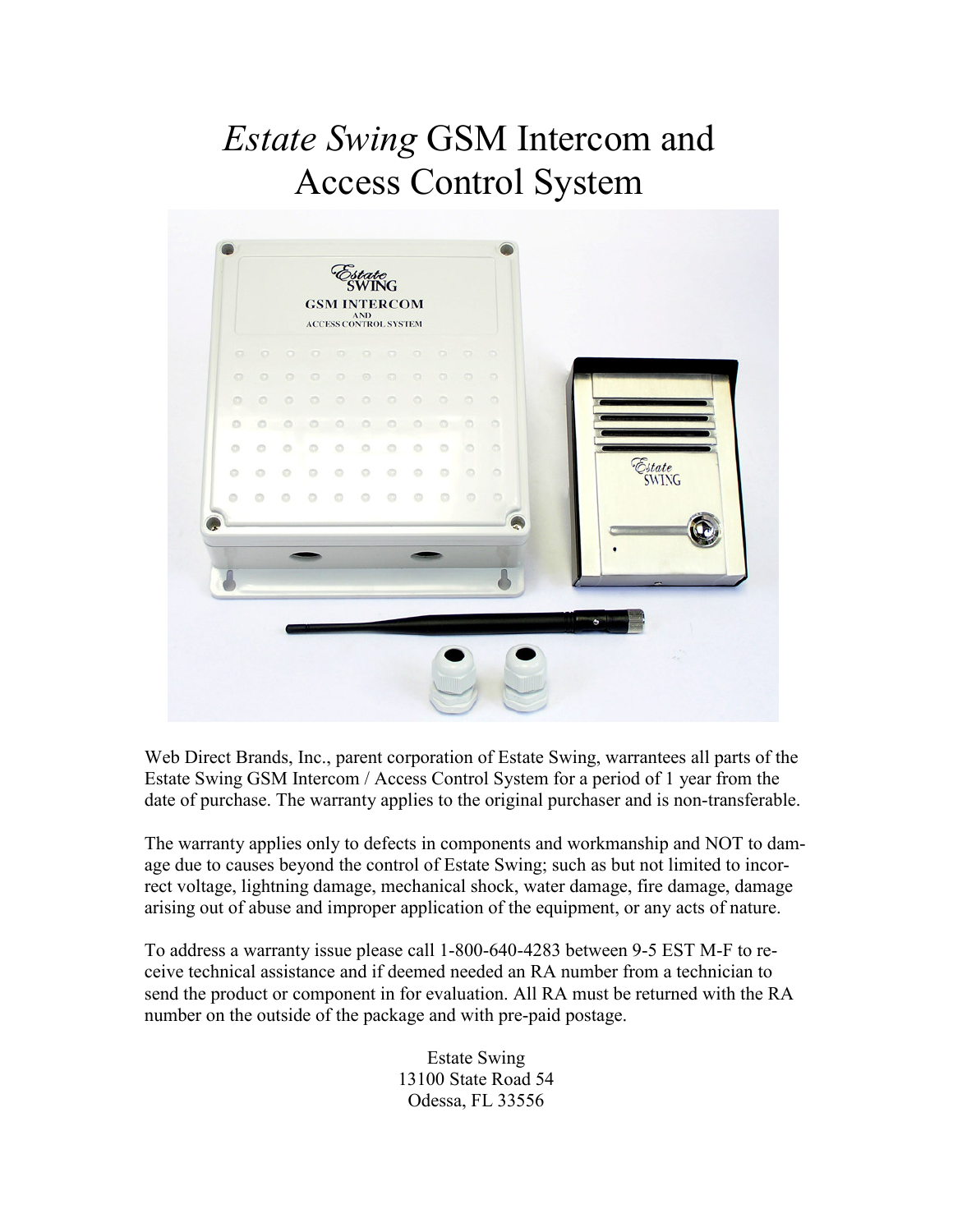## Introduction and Features

Call Button for visitors: The Estate Swing GSM intercom comes with a reception box that a guest can call the resident from. The call button on the box, when pressed, directs the system to dial the phone number of first administrator. If there is no answer the system will proceed to call the second and then third administrator numbers (if second and/ or third administrators exist).

Can hold 1000 authorized numbers: The Estate Swing GSM intercom can be programmed with up to 1000 phone numbers that are authorized users. These users will be able to call the gate GSM phone number and when their phone number is recognized by caller id as an authorized user the gate will open. The call is never answered by the GSM so no minutes are used in this process.

Open the gate with your phone: As an administrator you have many opening options for your gate.

- When you receive a call from a visitor you can open your gate from your phone.
- When entering the property yourself you can open the gate through a phone call to the gate or an SMS text message to the gate.
- When entering the gate, if you wish to hold the gate open longer than its normal pause time, for long trailers or trucks for example, you text a 1 time longer delay and after the one opening it will go back to normal operation automatically.
- If you want to leave the gate open, you can enter party mode and text the gate to stay open until it is texted again to close it.

Remote programming from phone: The Estate Swing GSM intercom can be programmed by an administrator from their phone through a call or text message. You can do this from any location. The system will return conformation of successful programming through an audible confirmation by phone or a text conformation if programmed by text message.

Visual Diagnostic Screen Plug-in: The Estate Swing GSM intercom comes with a diagnostic screen you can plug into the control board to see battery charge, signal strength and see visual confirmations of programming being performed.

Battery Backup: The Estate Swing GSM intercom comes with a built in battery backup. In the event of a loss of incoming power the system will automatically switch to battery backup. The administrators can also have an option turned on to be notified through text message of the system switching to battery back up so they can address the lack of incoming power issue. The back up battery will last approximately 8 hours.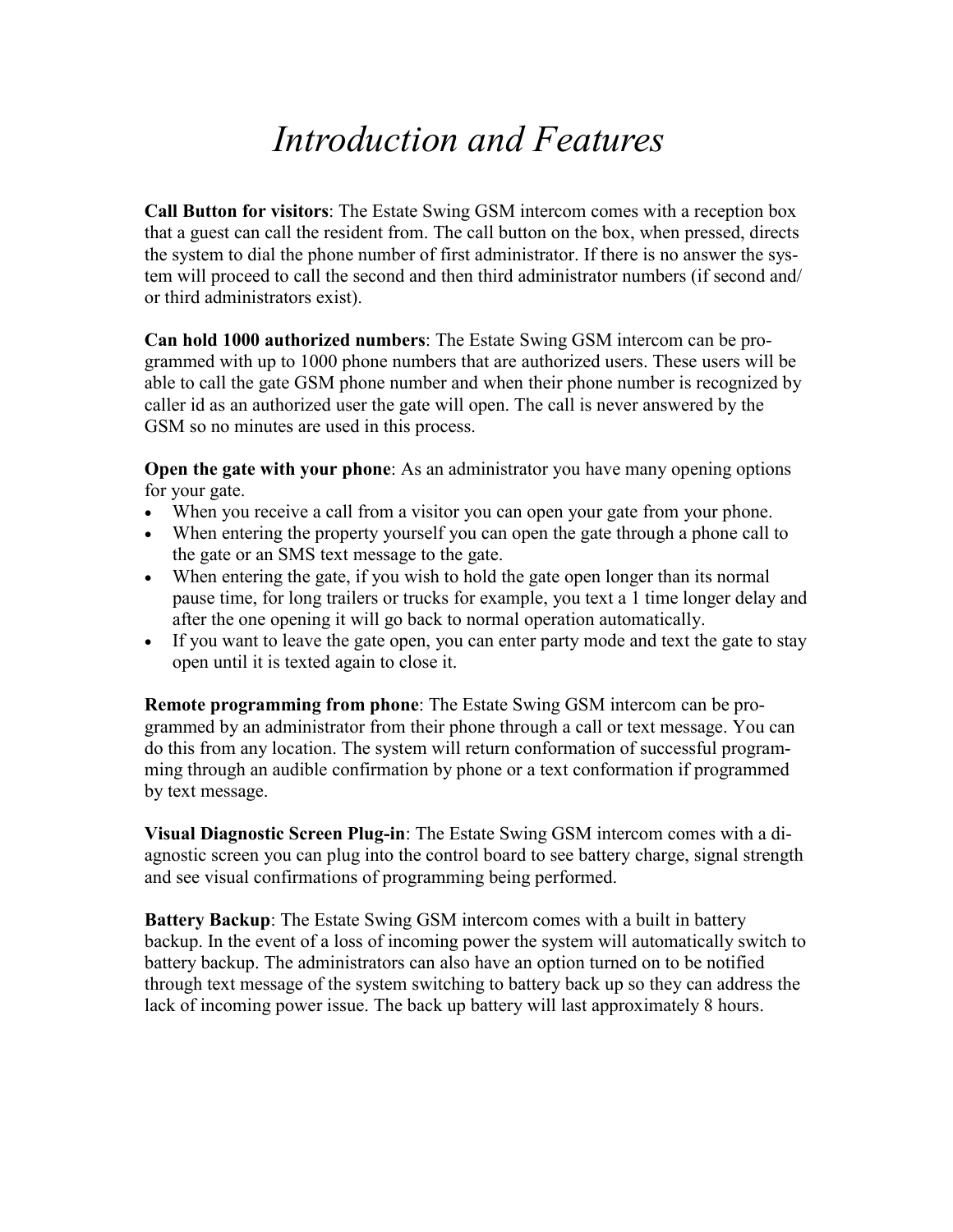# Installation of Components

## Speaker/Microphone box:

- Take the screw out of the bottom of the box.
- The face of the speaker/mic box lifts straight off, it does not slide down.
- One the face is off you will see two screws holding the mid plate to the rear housing. Remove those screws.
- There are 4 mounting holes in the rear housing, use flat head screws (not provided) to mount the rear housing to a pillar, post or fence (not provided).

It is suggested to put a dab of silicone over and around the heads of the screws to keep insects and moisture out.

• Run the 4 colored wires through to a junction box (not provided) and splice or use wire nuts to lengthen the wire to reach your intercom control box (wire is not provided—use up to 22 gauge wire up to 200')

Reassemble the mid plate and the face plate.

## Intercom Control Box:

Inside the box you will find a wire with a coaxial connector and a red rubber cap. Remove the rubber cap, nut and washer. [A]

Feed this through the hole on the lower right side of the box.

Put the nut and washer on the threads until it is secure against the side of the box.

Screw the antenna on the threads; there will be some visible thread on the coaxial connector even after the antenna is secured.

• You were provided two water tight wire connectors. Remove the back nut on the connectors and feed through the two large holes on the bottom of the board. Tighten the nuts back on the threads until it is snug against the box wall.

When you run your wire, do so through these connectors and tighten the connector down on the wire to keep water and insects out.

• In the upper left hand corner, under the board, there is a backup battery. Find the red and black wires with the connector on the end. [B]

Plug the backup battery into the board when you are done with your wiring, it is easier to fish the wires out however before mounting the box.

- Mount the control box in a secure location near the gate opener control box.
- The intercom control box will have 4 wires coming into it from the speaker/mic box, 2 wires coming in for power and 2 wires going out to the gate opener. (this is for minimum installation—additional wires may be used in more advanced installations)

## See the chart on the next pages for wire locations and power instructions.



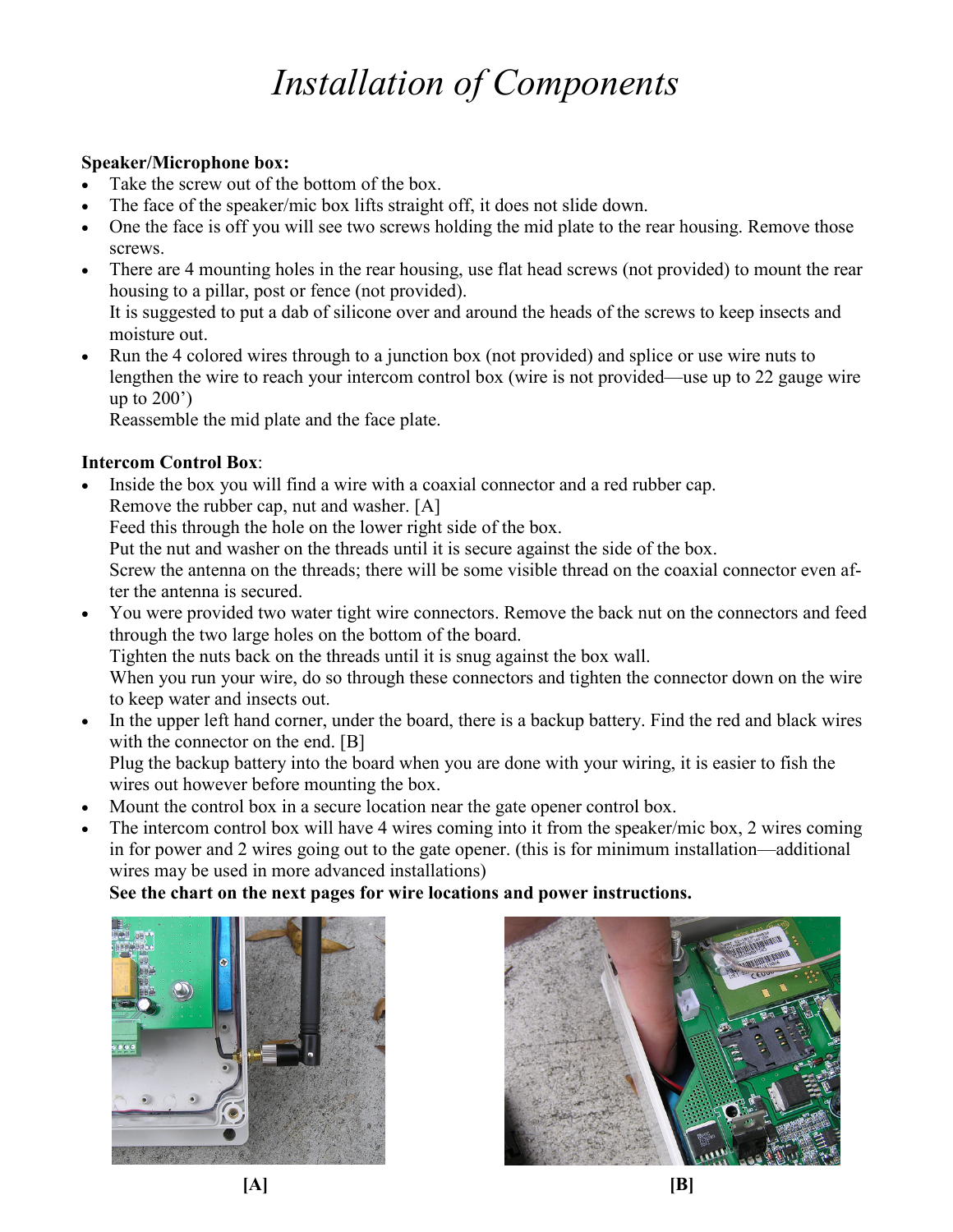## Wiring

## Speaker/Microphone box to Control Box:

- Black wire to terminal 10
- Red wire to terminal 11
- Green wire to terminal 12
- Yellow wire to terminal 13
- Run between speaker/mic box and control box should not exceed 16'

## Control Box to Gate Opener:

- E-S 1100, E-S 1102, E-SC 1102, E-SL1200 Terminal 4 of intercom to Terminal 13 of gate opener Terminal 16 of intercom to Terminal 1 of gate opener
- E-S 1600, E-S 1602, E-SC 1600, E-SC 1602, E-SU2200, E-SU2202, E-SL 1800 Terminal 4 of intercom to Terminal COM of gate opener Terminal 16 of intercom to Terminal OPEN A of gate opener

## • E-S 300, E-S 302, E-S 500, E-S502

Terminal 4 of intercom to Terminal P1of gate opener Terminal 16 of intercom to Terminal V+ of gate opener

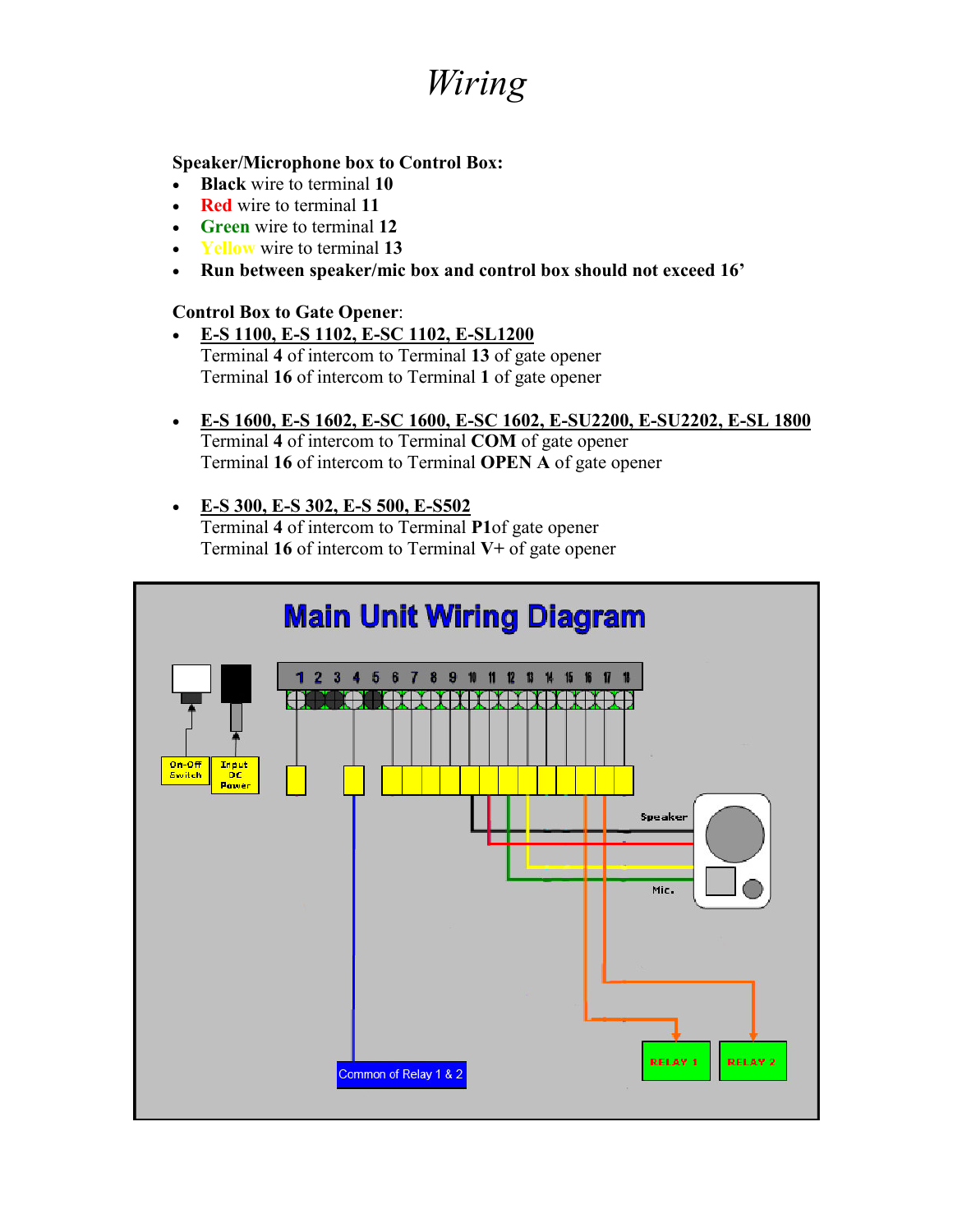## Power Connection & Sim Card:

### Low voltage power connection:

- Verify the On/Off switch is in the OFF position (LEFT)
- In the bottom of the box you will see a red and black wire attached to a round connector. You will utilize this connector for your low voltage connection. Cut the red and black wire about 2 - 3 inches from the round connector.
- Using low voltage wire (16-20 gauge stranded direct burial 2 conductor) up to 500 feet connect the red wire of the connector to the positive and the black to a negative of a 12 - 24V DC transformer. The wire connections can be made using wire nuts inside the control box.
- Plug in the back up battery (upper right side of board, white connector) and plug in the round low voltage connector.
- Do not turn the On/Off switch to On until specified by the directions.



## SIM Card:

- it up
- Slide the SIM card into the SIM door making sure that the clipped corner of the SIM card the SIM holder

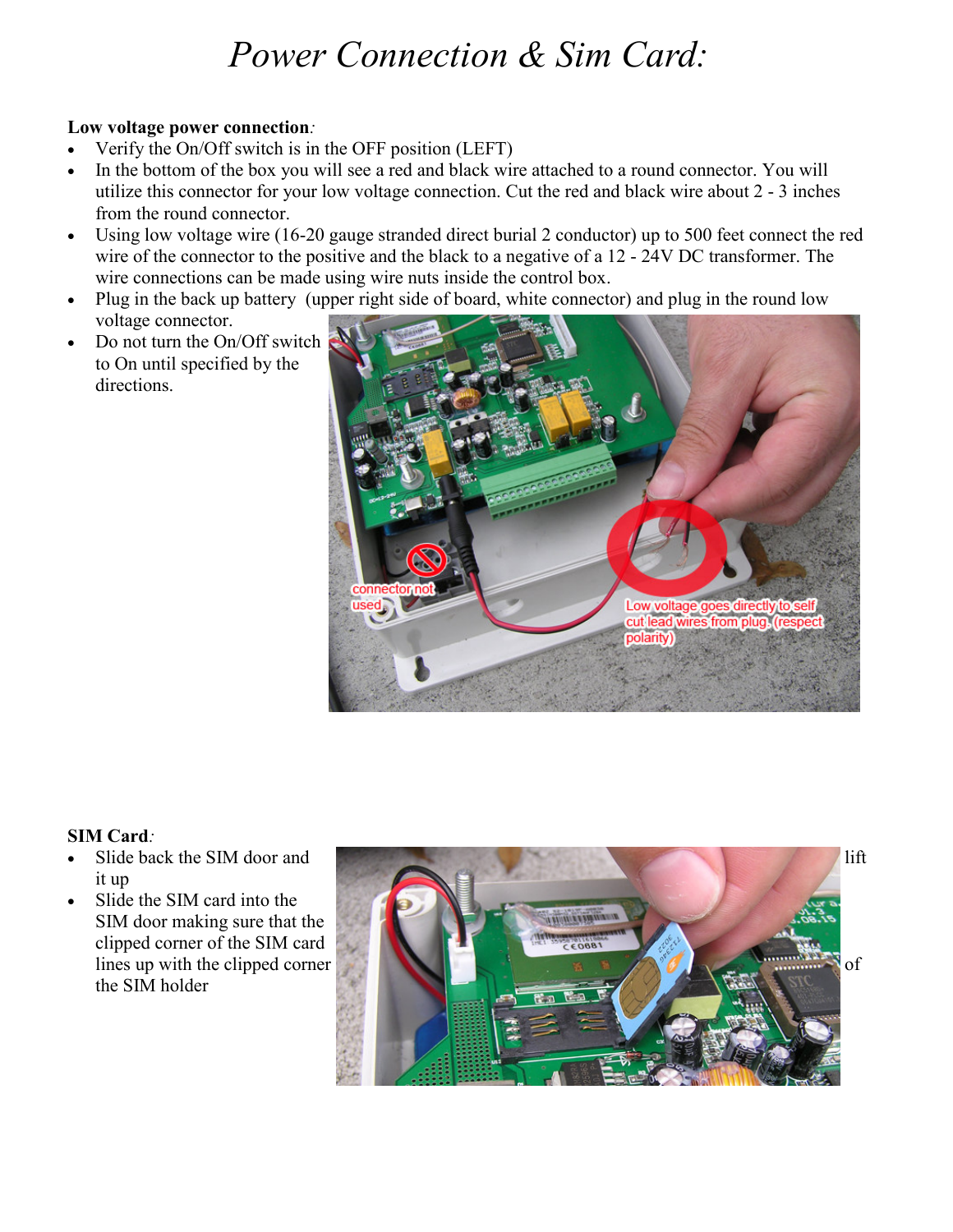## Powering up/Verification of system ready:

## Digital Diagnostics Board:

The plug in LED board that comes with the unit is for diagnostic purposes. It is recommended that you have the installed when you first turn on the system so you can check your system statuses. After you feel confident with programming or when you close the control box; take the diagnostic display off the board and store it in a safe dry location.

## Turn System on:

- Flip the On/Off switch to the right.
- ATTN: When you first turn the system on the system will actuate the gate. Stand clear of the gate.

Once you turn on the system you will see the following



Now the system is ready for programming.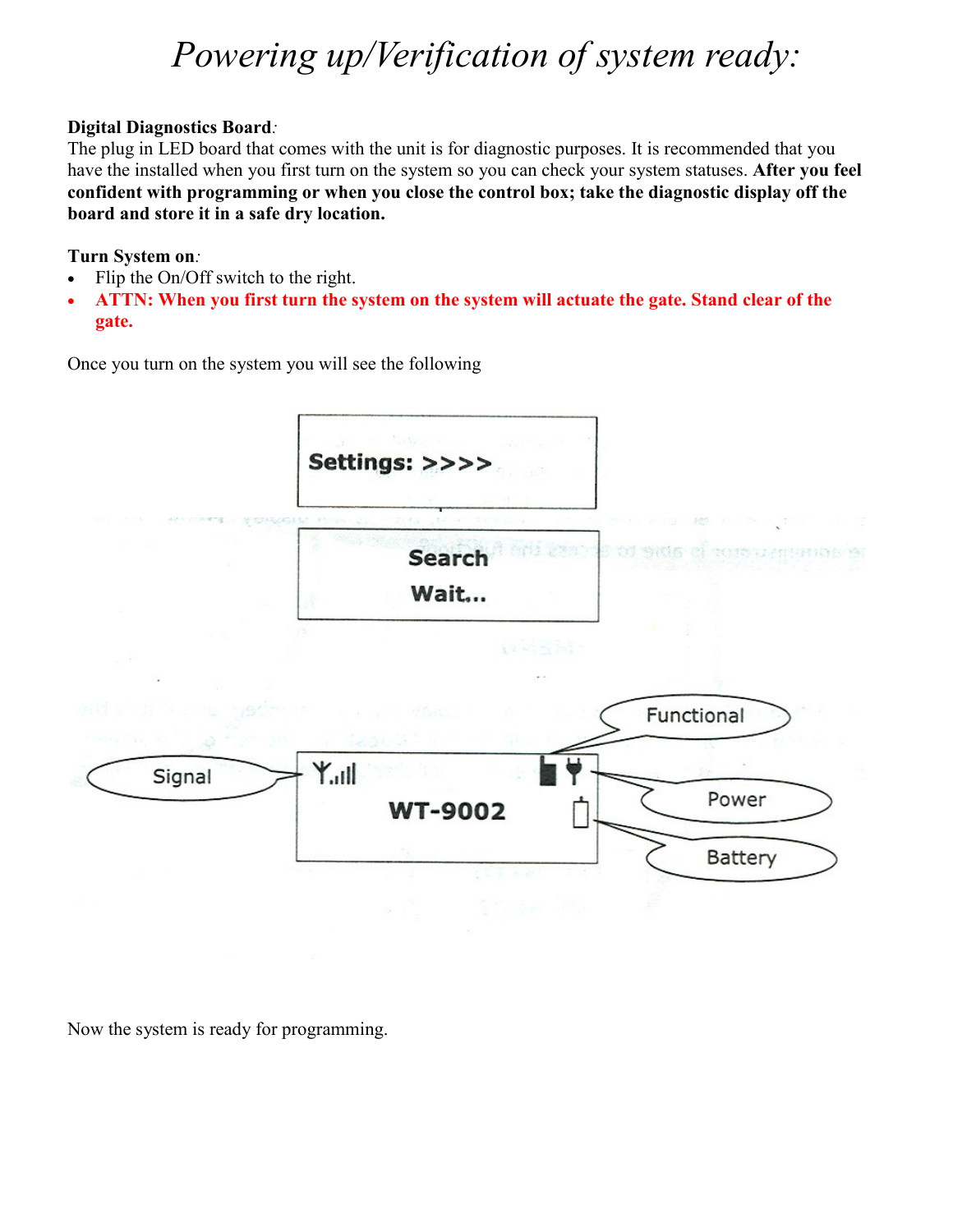## Programming Administrator Numbers:

## Administrator codes:

Administrators can program the system, open the gate via cell phone and receive the phone calls from the gate call box.

## Programming via phone call:

The administrator numbers can be programmed individually or all in one call using the following [Example numbers are (1111558888), (2222669999), and (3333770000) - substitute real phone numbers in your programming]. Only

one administrator needs to be established to begin using the system.

## Example:

Once the call has connected... (With a short beep  $\sim$  prompt the administrator to enter password, the initial set up password is 123456 by default)

After enter password... (Another short beep  $\sim$  Password Correct)

Press  $*3#$  (you should hear a short beep  $\sim$  success)

Continue press 1# to add the first administrator number (another short beep  $\sim$  success)

Then enter the administrator number 1111558888# (you will hear a short beep  $\sim$  the administrator number is setup successfully)

## **Continue.**

Press  $*3#$  (you should hear a short beep  $\sim$  success)

Continue press  $2\#$  to add the second administrator number (another short beep  $\sim$  success) Then enter the administrator number 2222669999# (you will hear a short beep and the number has been changed to 2222669999

## **Continue**.

Press  $*3#$  (you should hear a short beep  $\sim$  success) Continue press  $3#$  to add the third administrator number (another short beep  $\sim$  success)

Then enter the administrator number 3333770000# (you will hear a short beep and the number has been changed to 3333770000

## If the change has not been successful you will hear 3 beeps and must re-enter again.

Programming via Text Message (SMS) on next page.

## Diagnostic display read out below

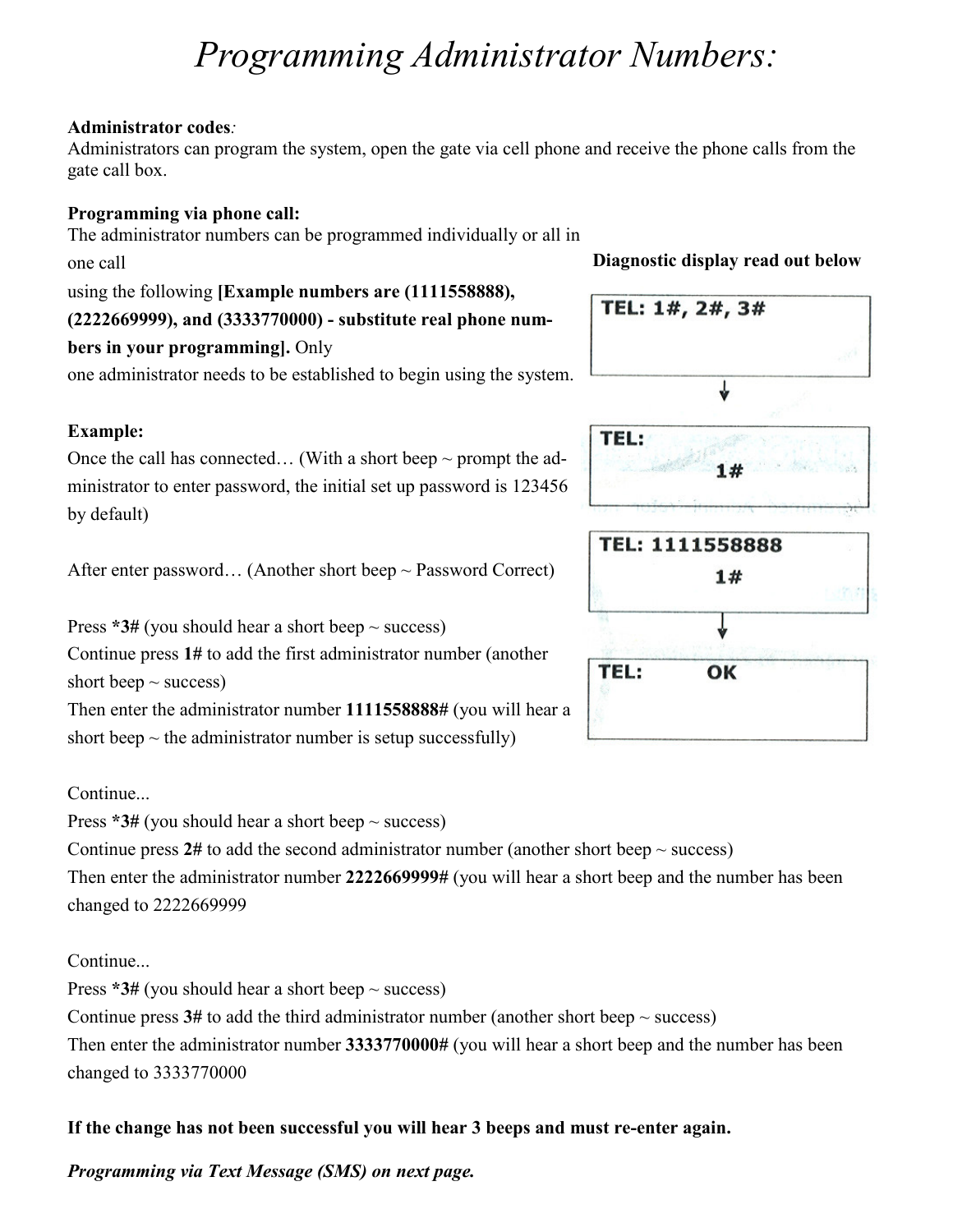## Programming Administrator Numbers (cont):

Programming via Text Message (SMS) Send the following 3 SMS Commands:

1) \*TEL1#1111558888 2) \*TEL2#2222669999 3) \*TEL3#3333770000

As the first 2 numbers will be the customers own numbers you would program in the Installers number in \*TEL3#

This number can be changed once the system has been installed.

When the system received the message and the number is programmed successfully, it will display "OK" on the screen and the administrator will receive a reply message from the unit.

## Example of Return Message:

TEL1=1111558888 TEL2=2222669999 TEL3=3333770000

To change an administrator number you can simply SMS or call and write over the TEL#. You have to be an administrator to do this.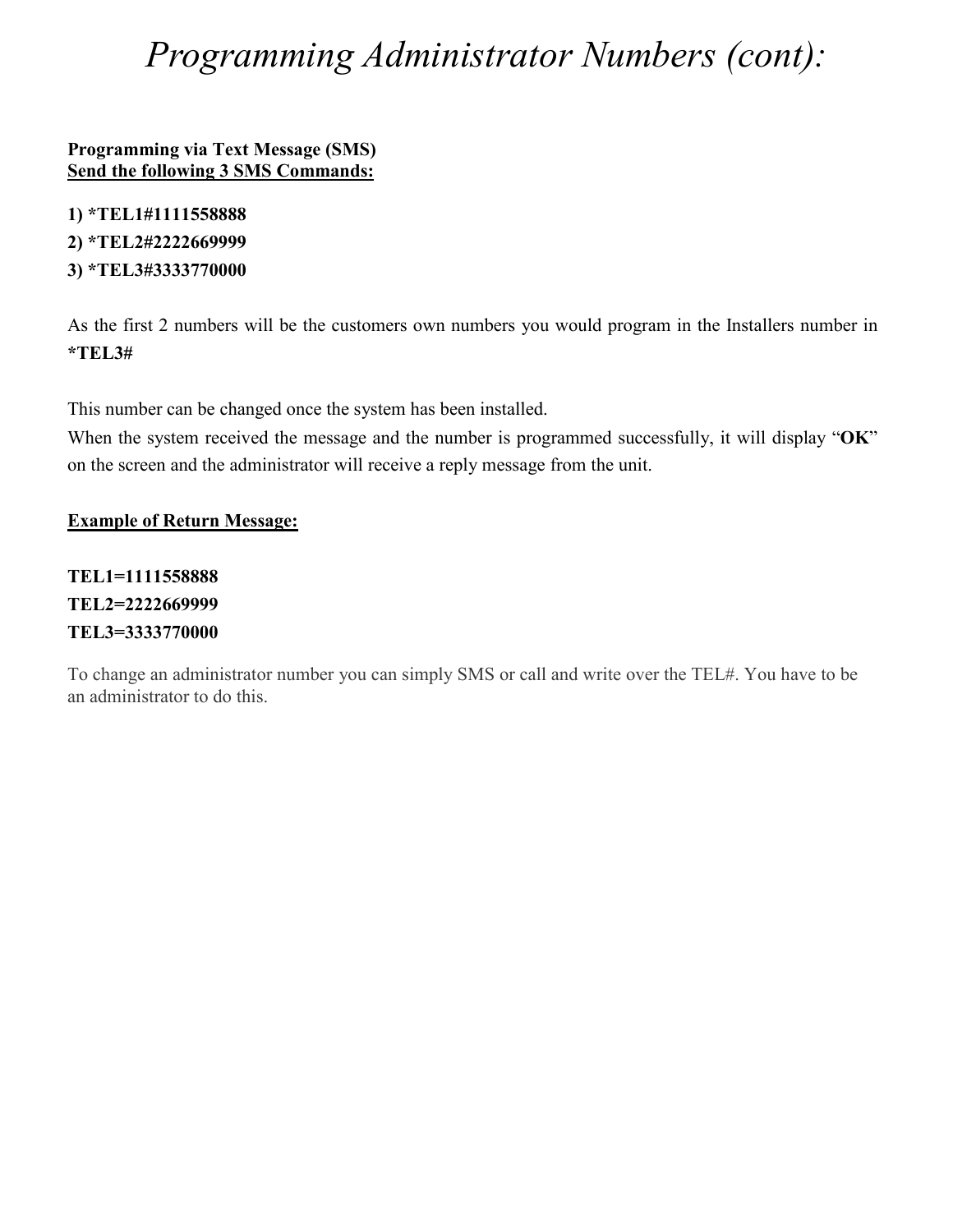## Phone Call From Gate

When a person presses the call button at the gate the #1 administrator will receive a phone call from the front gate.

If they do not answer it will roll to the #2 and then to the #3.

 $\_$  , and the set of the set of the set of the set of the set of the set of the set of the set of the set of the set of the set of the set of the set of the set of the set of the set of the set of the set of the set of th In order to open the gate through Relay 1 (this is the primary relay that is normally hooked to the gate opener) the administrator should press:

## \*0#

In order to open a secondary device through Relay 2 (this is the relay that is normally hooked to a pedestrian gate lock or other device) the administrator should press:

 $\_$ 

## \*1#

In order to disconnect the call from the gate without opening the gate (this would be if you did not want to let the person in) the administrator should press:

## \*4#

This can also be used before hanging up after opening the gate to be sure that the network doesn't hold the call from the gate and waste minutes.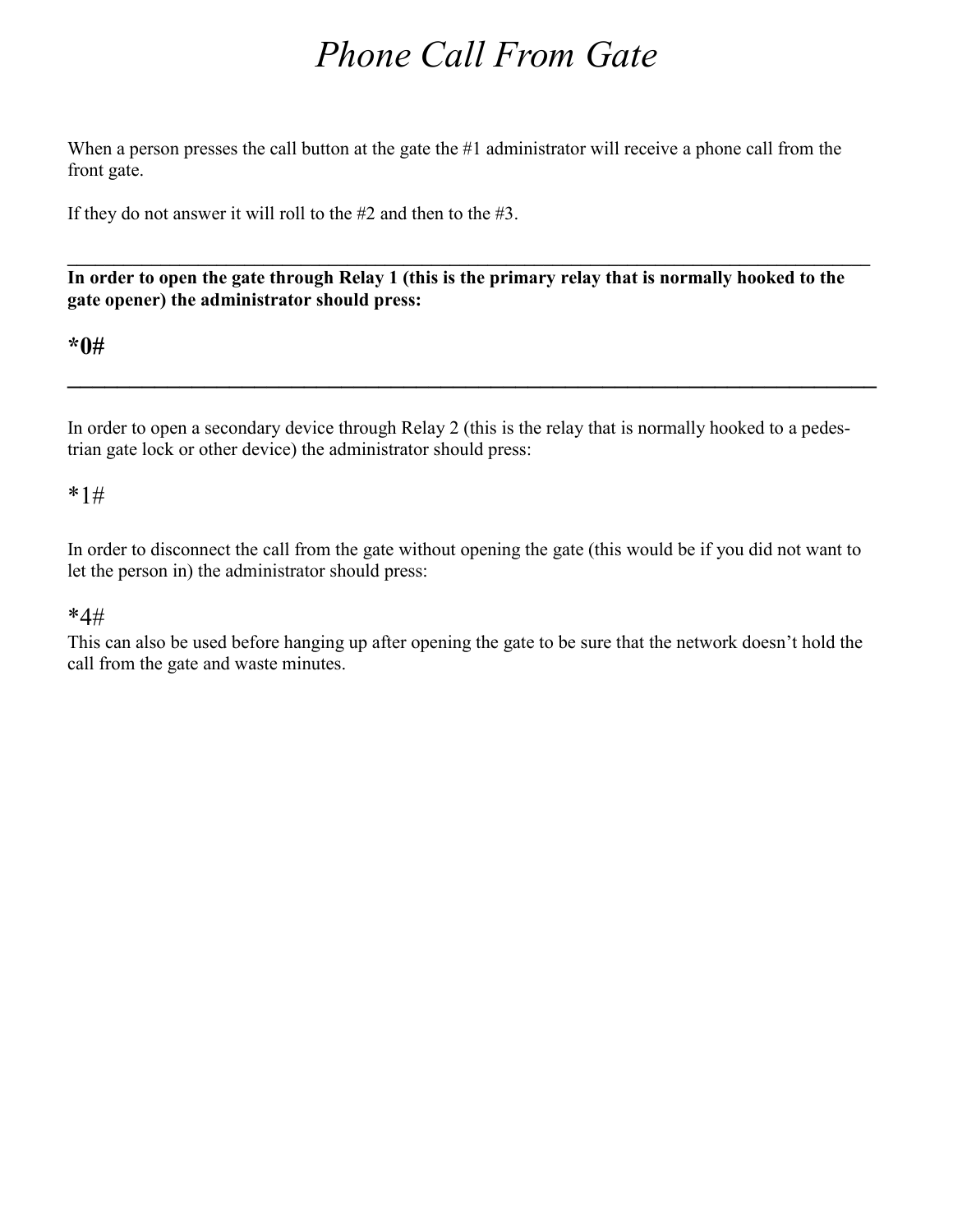## Changing Administrator Pass Code from Default:

#### Programming via phone call:

The system only allows the 3 administrator numbers as authorized user to change the 6 digits password.

To change the password from the factory default 123456 to 654321 (Example) you can just call the unit and when the unit replies, you can use the following commands using the keypad prompts on your telephone.

Once the call has connected  $\ldots$  (With a short beep  $\sim$  prompt the administrator to enter password, the initial set up password is 123456 by default)

After enter password… (Another short beep ~Password Correct)

Press  $*2#$  (A short beep  $\sim$  success)

Then input the current password  $123456#$  (you should hear a short beep  $\sim$ success)

Continue to enter new password 654321# for 2 times (another short beep if password entered correctly)

#### If the change has not been successful you will hear 3 beeps and must re-enter again.

#### Programming via Text Message (SMS)

#### Example:

Sends a SMS Command: \*PAWO#654321

If the change is successfully, the system will display "OK" on the screen and the administrator will receive a reply message from the unit.

#### Returned Message:

#### PAWO-OK

#### Resetting forgotten password

In the event the password is forgotten or cannot be accessed, you can send the following SMS to the unit and the system will be reset to factory default as \*123456#

Sends the SMS Command \*REST#615858 and the unit will reply REST-OK and the password is now back at factory default as \*123456#

To manually reset the unit, you can press and hold on the "Call" button and turn on the unit for 10 seconds. The unit will displays Wait... and then OK, the unit is reset.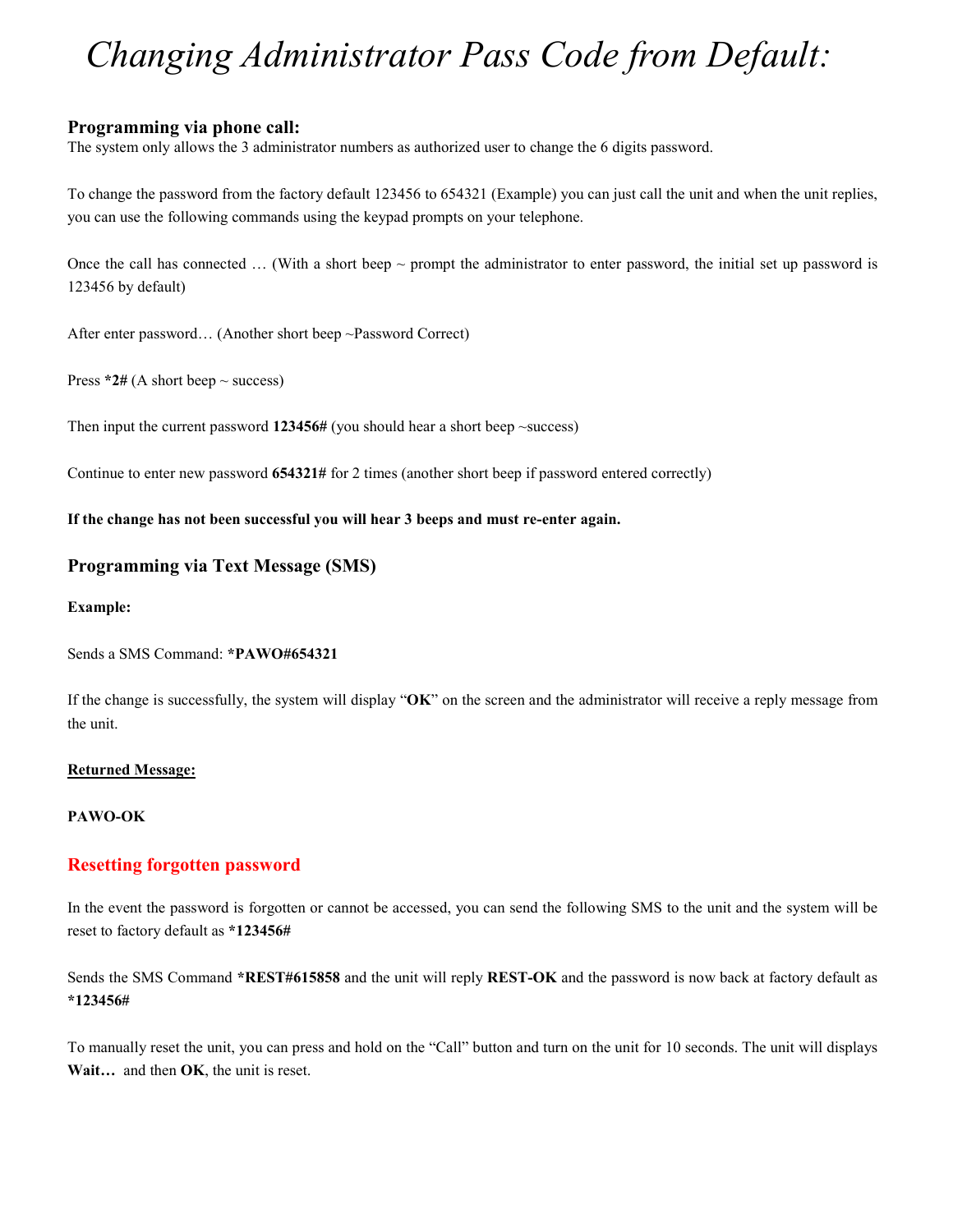## Programming User Access Phone Numbers:

## IMPORTANT—PLEASE READ FIRST

User access numbers can open the gate by calling the gates phone number and the call id of the unit will recognize their number and open the gate for them. In order for the system to rapidly sort recognized numbers it stores them in lists 0 through 9. There is the ability to keep up to 99 numbers in each list. It will be much easier if you organize your phone numbers by list and slot number before programming. The last digit of the phone number determines its list. Example: if the number ends in 2 then the number has to be in list to. The slot number (01-99) in list 2 is up to you.

| List 0            |              |       |
|-------------------|--------------|-------|
|                   | none         |       |
|                   |              |       |
| List 1            |              |       |
| Slot 1            | 684-727-1991 | jack  |
| Slot 2            | 305-700-2261 | larry |
|                   |              |       |
| List 2            |              |       |
| Slot 1            | 734-253-5832 | mel   |
|                   |              |       |
| List 3            |              |       |
| Slot 1            | 813-343-0913 | karen |
|                   |              |       |
| List <sub>4</sub> |              |       |
|                   | none         |       |
|                   |              |       |
| List <sub>5</sub> |              |       |
|                   | none         |       |
|                   |              |       |
| List <sub>6</sub> |              |       |
| Slot 1            | 312-348-6546 | helen |
| Slot 2            | 422-311-9846 | troy  |
| Slot 3            | 422-875-2116 | steve |
|                   |              |       |
| list <sub>7</sub> |              |       |
| Slot 1            | 813-945-8537 | tom   |
|                   |              |       |
| List 8            |              |       |
| Slot 1            | 213-253-9748 | sue   |
|                   |              |       |
| List 9            |              |       |
|                   | none         |       |

### Example of a user list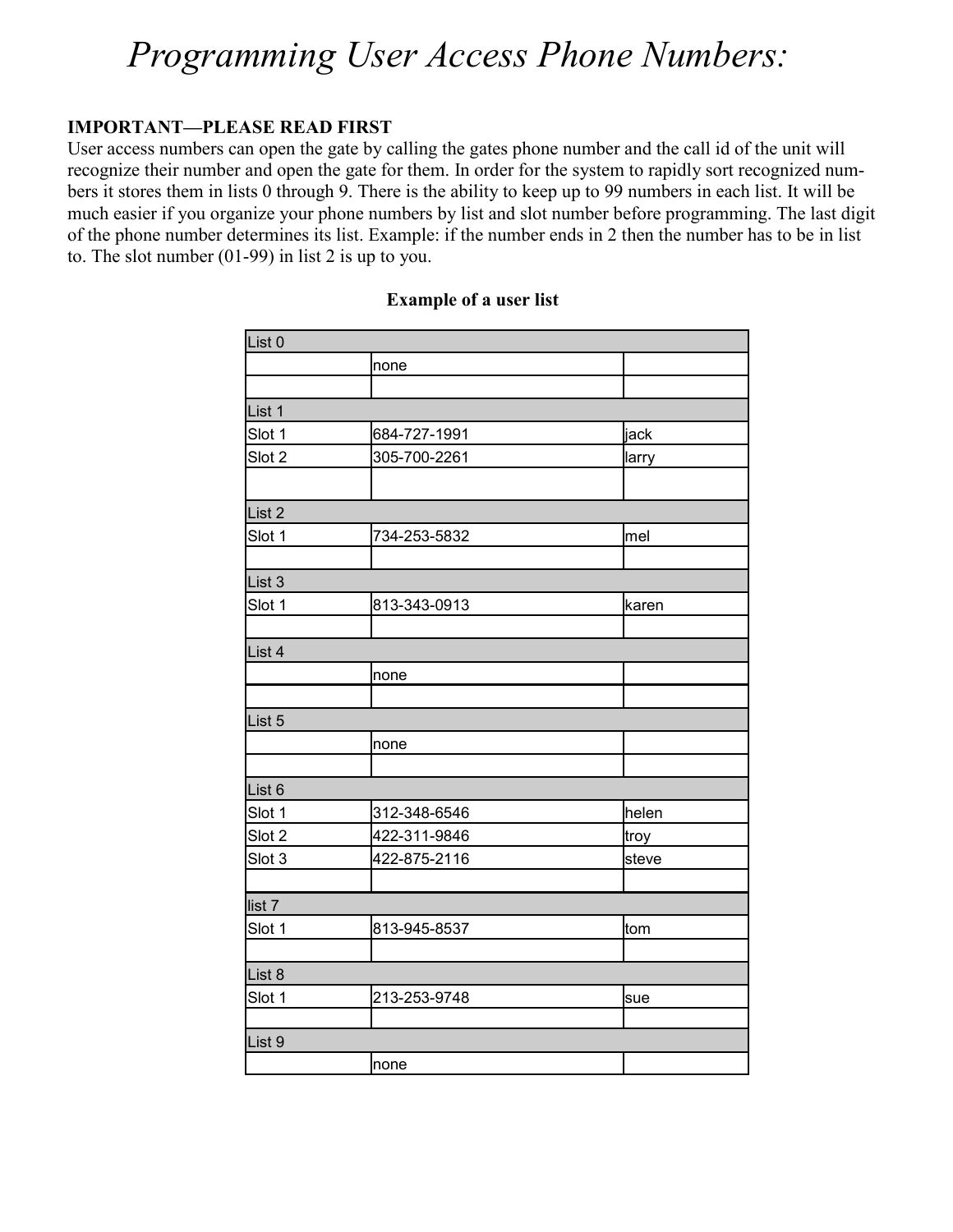## Programming User Access Phone Numbers (cont):

## Programming via phone call:

To program [Example number 2222222226 into position 03] in the list:

Press  $*5#$  (A short beep  $\sim$  success) Continue press  $603$  (you should hear a short beep  $\sim$ success) Then you can input the phone number  $222222226\#$  (A short beep  $\sim$  success)

And 2222222226 is programmed into position 03 in list 6

Note: If the last digit guest number entered was not match with the list number, the number will not program successfully.

If the change has not been successful you will hear 3 beeps and must re-enter again.

## Programming via Text Message (SMS)

#### Example:

To program phone number: 3333333331

Sends SMS command \*BOOK#01#3333333331 Hence 33333333331 is listed in position 01 in List 1 Returned Message: BOOK(1>01;)= 3333333331

For phone number: 4444444441

Sends SMS command \*BOOK#02#4444444441 Hence 4444444441 is listed in position 02 in List 1 Returned Message: BOOK(1>02;)= 4444444441

## Deleting a number via Text Message (SMS) [can only be done through text]

#### Example:

To remove phone number: 6666666667

Simply sends a SMS Command \*DEL>#6666666667 to the unit and it will search for number (6666666667) in the list and delete it.

#### Returned Message:

#### Delete-OK

## Diagnostic display read out below

| Guest:6>03; |  |
|-------------|--|
|             |  |

Guest:6>03;

2222222226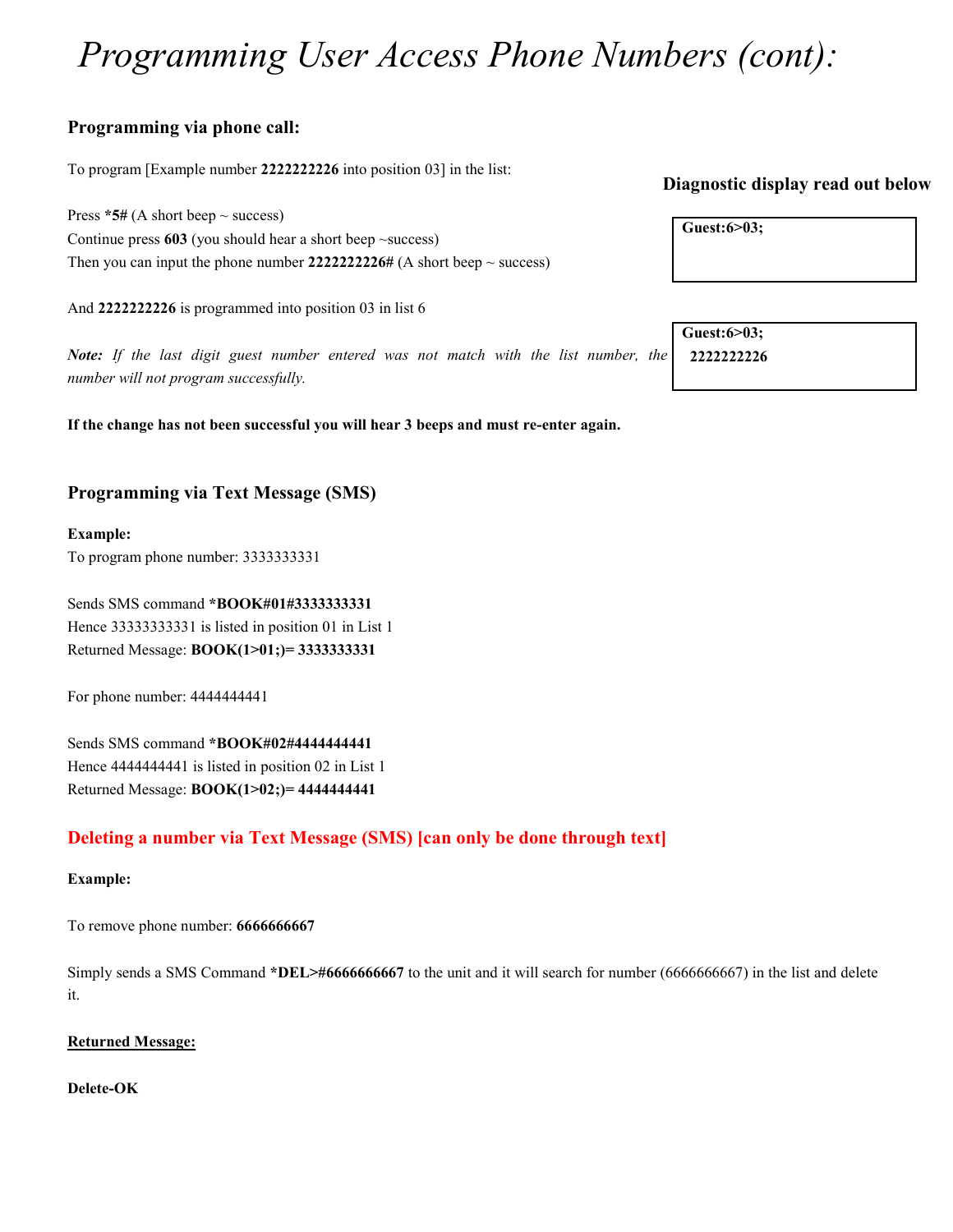## Alternate Relay Activation:

### Activating relay 2:

There is a second relay which can control another device like a pedestrian gate. You can activate it using text messaging from an administrator phone. (as well as relay 1)

#### Send either of the the following 2 SMS Command:

1) \*ECL1# 2) \*ECL2#

#### Returned Message:

ECLK1<OK> ECLK2<OK>

### Party Mode:

You can latch relay 1 or 2 to stay on until commanded to turn off, which can be used to open the gate and hold it open.

#### Send either of the following 2 SMS Command:

1) \*FRL1#1 – Latch Relay1 to stay ON 2) \*FRL2#1 – Latch Relay2 to stay ON

#### Returned Message:

FRL1<ON>  $FRL2 < ON$ 

#### Send either of the following 2 SMS Command to turn OFF:

1) \*FRL1#0 – Switch OFF Relay1 2) \*FRL2#0 – Switch OFF Relay2

#### Returned Message:

FRL1<OFF> FRL2<OFF>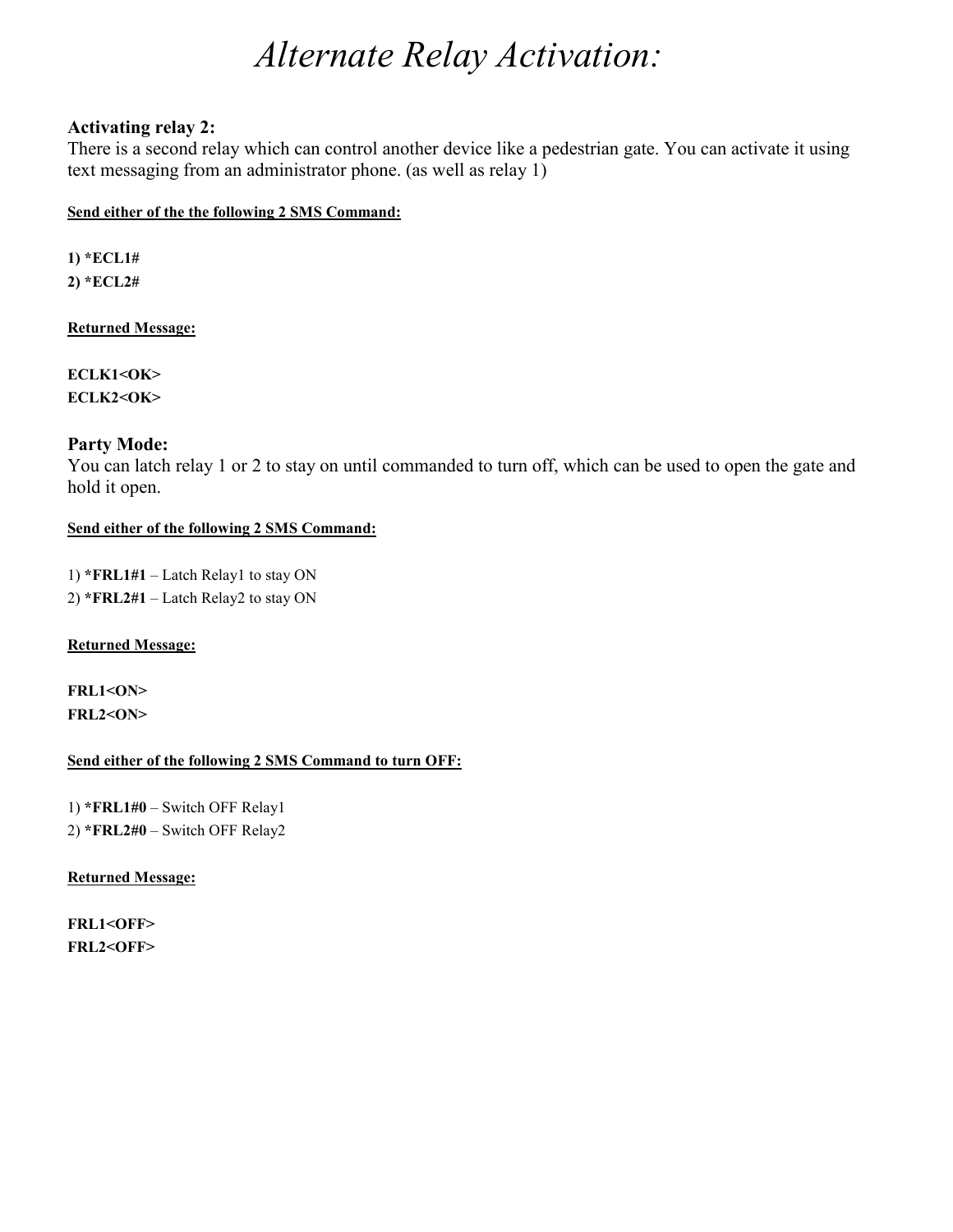## Alternate Relay Activation (cont):

### Temporary longer latch:

You can extend the time the gate pauses in the open position by extending the relay latch time for a single use. This is helpful if you are driving a slow moving or long vehicle. It can be held for up to 65000 seconds.

### Via phone call:

Once the call has connected... (With a short beep  $\sim$  prompt the administrator to enter password, the initial set up password is 123456 by default)

After enter password… (Another short beep ~ Password Correct)

Press  $*6#$  (A short beep  $\sim$  success) Continue press  $1#$  for relay 1 (A short beep  $\sim$  success)

Then input value  $00030#$  (A short beep  $\sim$  success)

Relay 1 will now latch for 30 seconds and after 30 seconds it will switch off and sends a message back to the administrator informed that Relay 1 has closed.

## Via text message (SMS):

#### Example:

Temporary latch Relay 1 for 60 seconds or Temporary latch Relay 2 for 180 seconds

#### Simply send either of the 2 SMS command as below:

\*RLY1#00060 \*RLY2#00180

Example of Returned Message:

RELAY1=00060 RELAY2=00180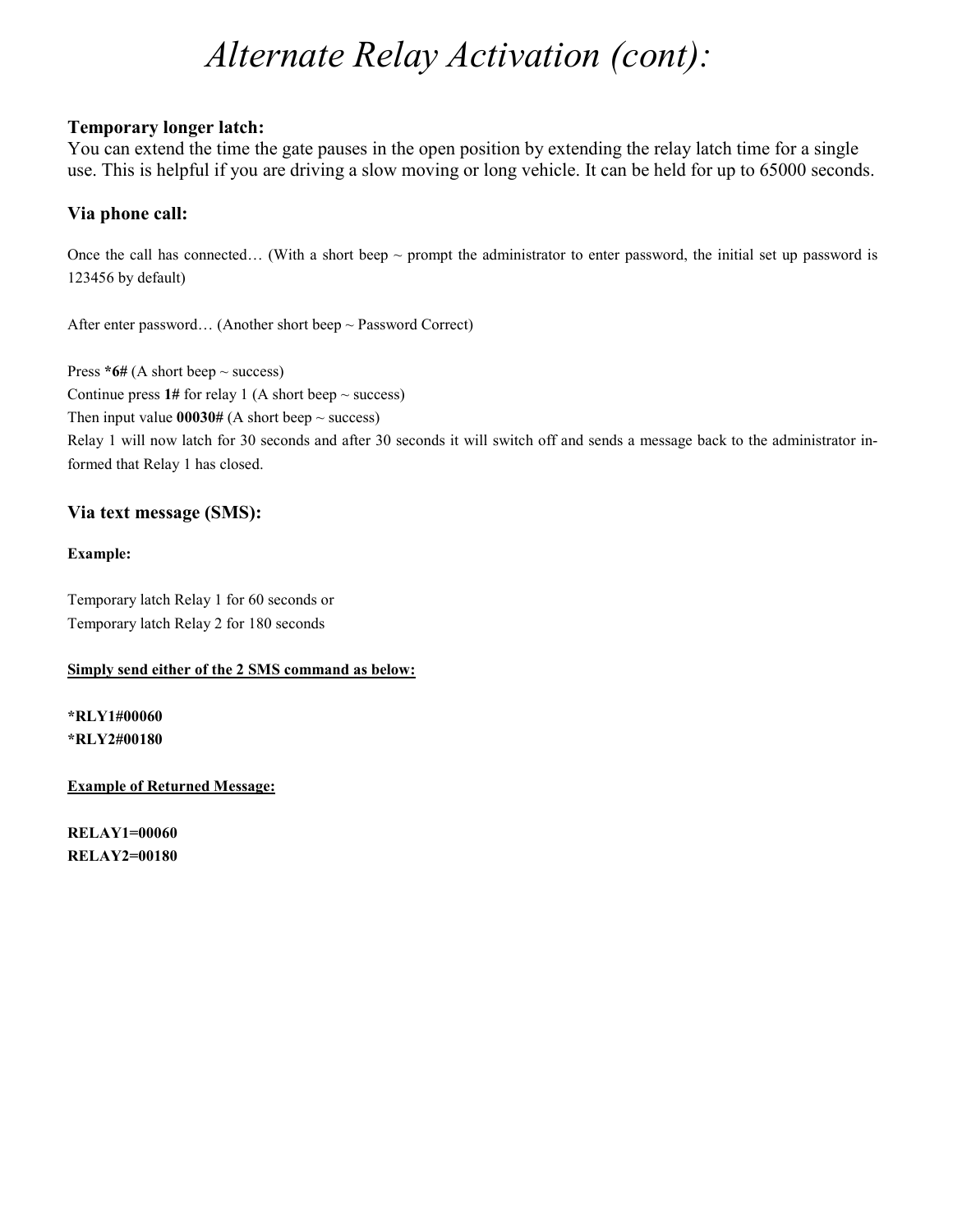## Special Functions:

#### Admin and user access:

It is possible to control the access of administrator or user to the system by sending the following SMS command to the unit.

Sending SMS Command \*ANY?#1, the system will allow only the administrators to gain access to the system and the authorized users in this case will not allow to access the system. (**Factory Default:** \*ANY?#0  $\sim$  Any person can gain access to the system) Note: It is advised that the owner should set the system to allow access only for administrators after programmed the Administrator numbers.

Sending SMS Command \*TEL?#1, the system will Not receive phone call from both administrators and users but will activate relay 1 immediately. (Factory Default: \*TEL?#0  $\sim$  able to receive phone call only from administrator but will not activate relay 1 immediately)

## Text Reporting to Admins:

It is possible to turn ON/OFF the request of report message when inputs triggered from the unit by sending the following SMS command to the unit.

## Example of sending the below command:

\*RER9#100 (Factory Default)

Only Administrator number 1# will receive a report message after setup

### Returned Message: **RERN:<100>**

#### \*RER9#110

Administrator number 1# and 2# will receive a report message after setup

## Returned Message: **RERN: < 110>**

#### \*RER9#111

All the Administrators will receive a report message after setup

## Returned Message:

**RERN: < 111>** 

#### Sending the below command will turn Off this feature:

#### \*RERN#000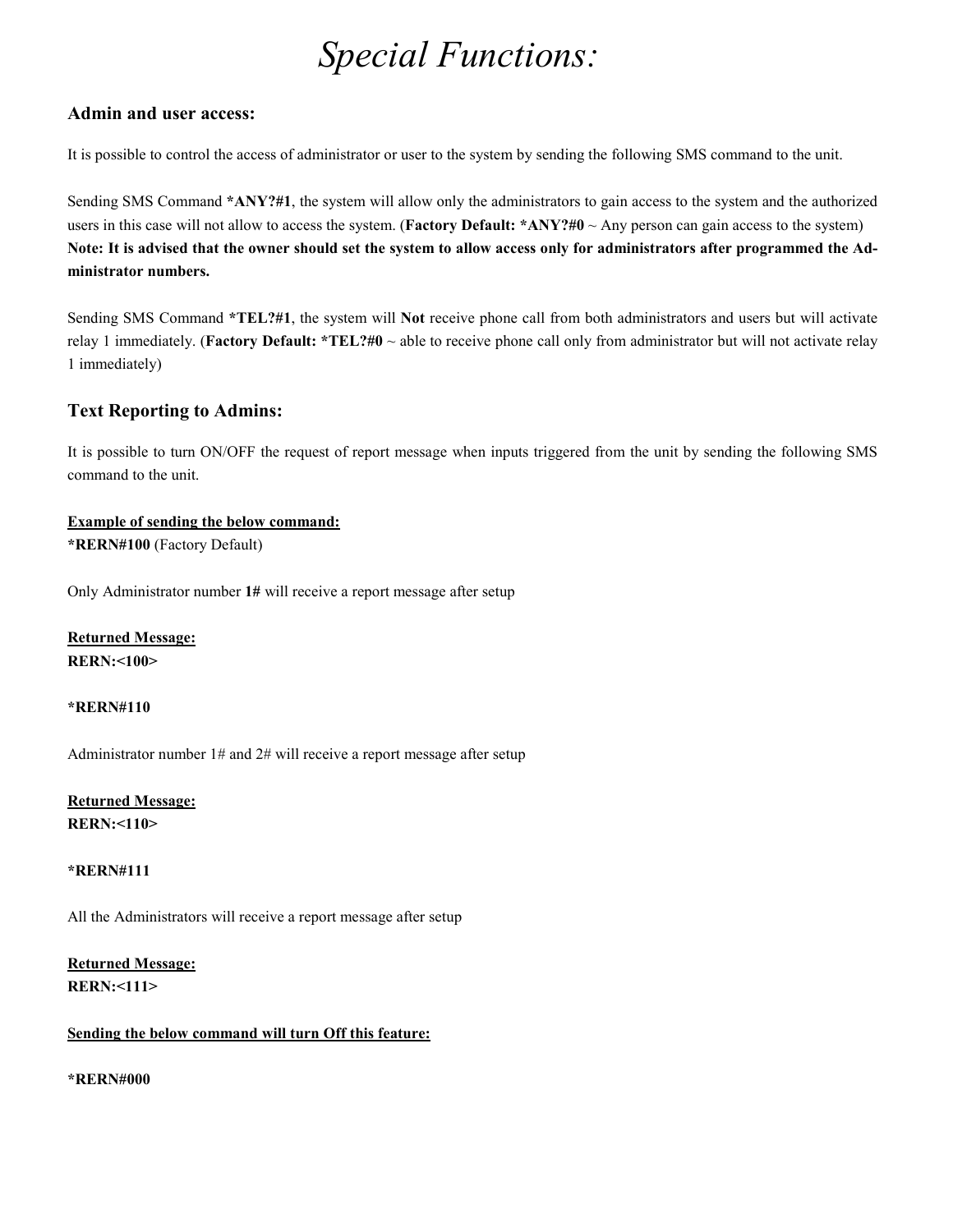## Special Functions (cont):

### Check signal strength:

To check the signal strength (0-31), you would send the following SMS command to the unit.

#### \*CSQ?#

#### Example of Returned Message: CSQ=<27>

#### Power Loss Report:

The unit is able to send alert message to the administrator in the event the main power is out / turned off. When the main power is restored it can notify the administrator again the main power is on.

When main power OFF

The unit will send a message: ACP-OFF

Note: At the same time, it will send an ALWAYS high pulse out from I/O port. Alarm will sound.

When main power restored

The unit will send a message: ACP-ON

### Intercom Volume:

It is possible to adjust the volume (from level 1 to 6) of the intercom by sending the following SMS command. Factory Default: 4

#### Example: Sending the following SMS Command

\*SOUD#5 – Adjust the volume to 5

Example of Returned Message:  $SOUND: <5>$ 

### Remote System Check:

It is possible to check the system is operating correctly by sending the following SMS command to the unit. Send the following SMS Command: \*TEST#

When the unit replies **TEST-OK** indicate the unit is operating correctly.

#### Note: If you receive no reply then unit is not working